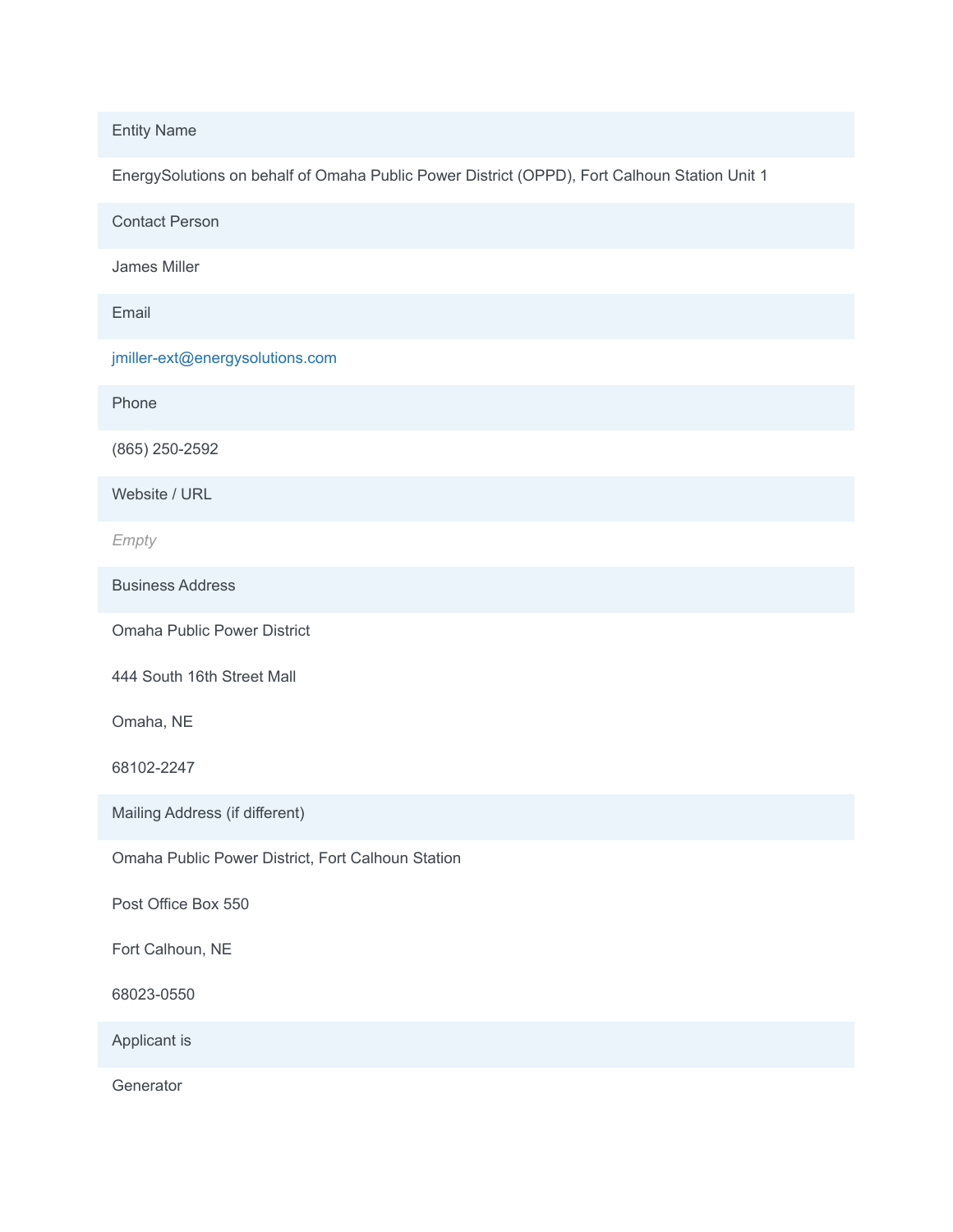Generator Type

**Utility** 

Is waste from a "small quantity generator"?

No

Import applications generally will be granted only in single fiscal-year increments. If you are seeking a term that would extend beyond the end of a current fiscal year, please explain the unusual experiences that would justify a deviation from this general rule?

September 1, 2022 through August 31, 2023

Waste Volume (Cubic Feet)

280

Waste Radioactivity (Curies)

59000

Waste Classification

Class B

Class C

Waste Form

Unstable

Does the proposed waste consist solely of sealed sources?

No

Compact and/or unaffiliated state, territory, possession, or district of the United States where the waste was generated (please list)

Nebraska - Unaffiliated

Waste Description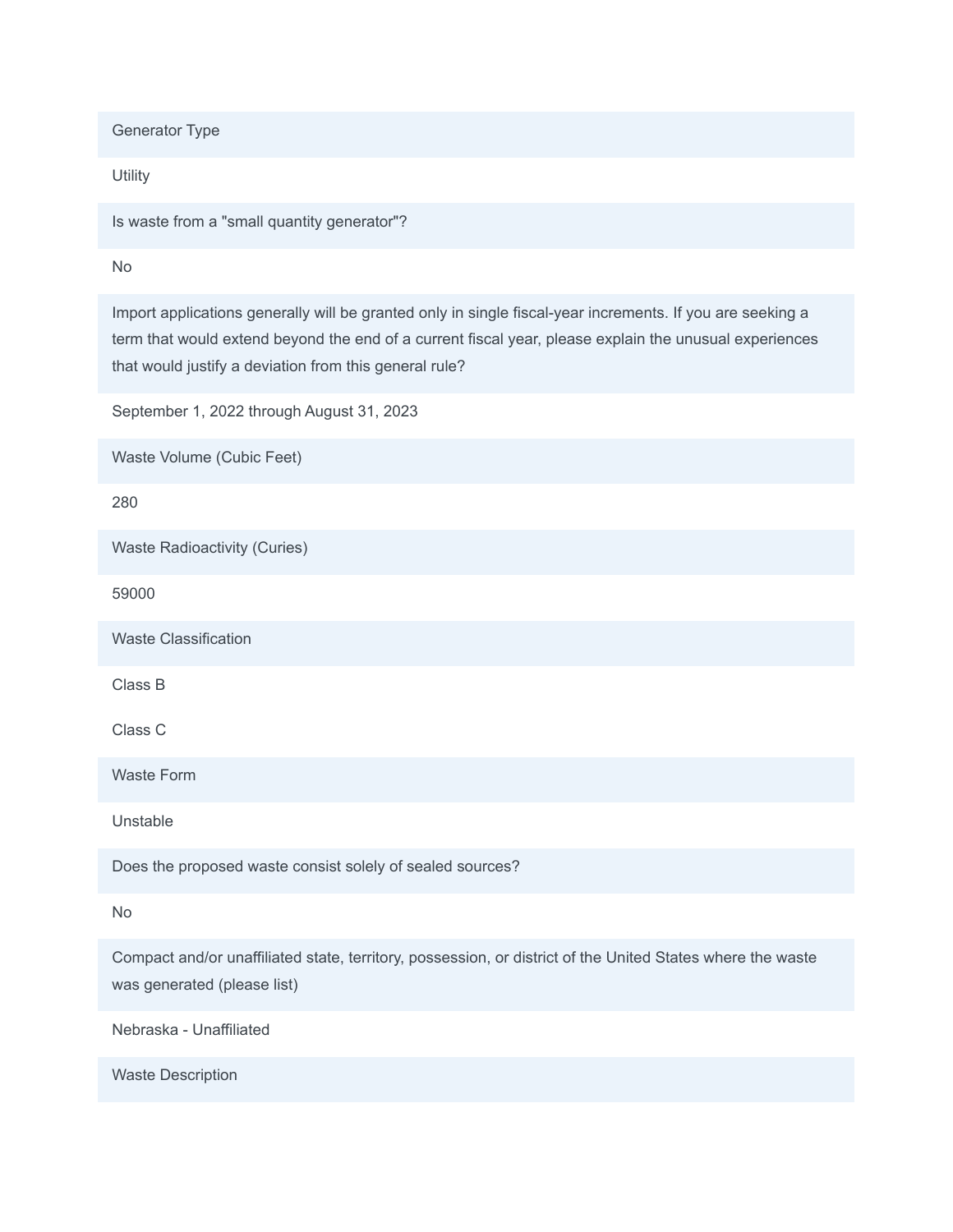## Segmented Irradiated Hardware

Does Applicant have any unresolved violation(s), complaint(s), unpaid fee(s), or past due report(s) with the Texas Low-Level Radioactive Waste Disposal Compact Committee?

No.

Applicable Documents #1

*Empty*

Does Applicant have any unresolved violation(s), complaint(s), unpaid fee(s), or past due reports associated with radioactive waste receipt, storage, handling, management, processing, or transportation pending with any other regulatory agency with jurisdiction to regulate radioactive material including, without limitation, the Texas Commission on Environmental Quality (TCEQ)?

No.

Applicable Documents #2

*Empty*

Applicant hereby certifies\* the following:

The information provided herein is complete, accurate, and correct.

The waste proposed for importation is not waste of international origin.

The low-level radioactive waste for which this Import Application is submitted will be packaged and shipped in accordance with applicable state and federal regulations and is acceptable for disposal at the Compact Facility.

The person submitting this Import Application is authorized by the Applicant to commit Applicant to each and every obligation and condition set forth herein and in the Agreement for Importation of Non-Party Compact Waste. A copy of a written document containing such authorization must be attached to this Import Application.

Applicant has delivered to the specified disposal facility and TCEQ a copy of this Application for Importation of Compact Waste (along with any supplement or amendment thereto).

Name